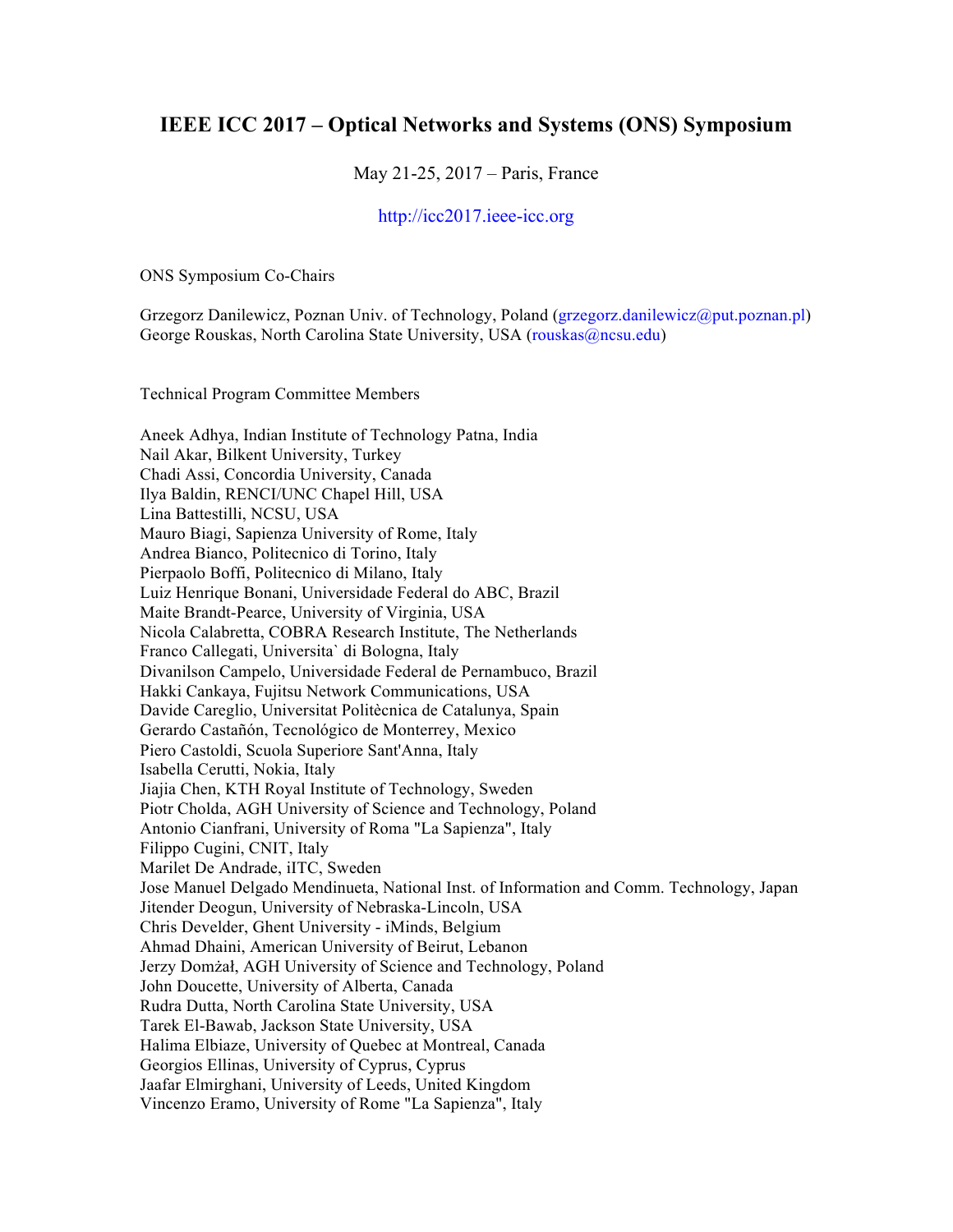Matteo Fiorani, Ericsson Research, Sweden Marija Furdek, KTH Royal Institute of Technology, Sweden Maurice Gagnaire, Telecom Paristech, France Roberto Gaudino, Politecnico di Torino, Italy Nasir Ghani, University of South Florida, USA Zabih Ghassemlooy, Northumbria University, United Kingdom Ivan Glesk, University of Strathclyde, United Kingdom Ashwin Gumaste, Indian Institute of Technology, Bombay, India Lei Guo, Northeastern University, P.R. China Mohan Gurusamy, National University of Singapore, Singapore Ibrahim Habib, City University of New York, USA Anwar Haque, Bell Canada, Canada Hiroaki Harai, National Institute of Information and Communications Technology, Japan Hiroshi Hasegawa, Nagoya University, Japan Keang-Po Ho, SiBEAM, Sunnyvale, CA, USA Steve Hranilovic, McMaster University, Canada Changcheng Huang, Carleton University, Canada Arunita Jaekel, University of Windsor, Canada Brigitte Jaumard, Concordia University, Canada Xiaohong Jiang, Future University-Hakodate, Japan Jason Jue, University of Texas at Dallas, USA Admela Jukan, Technische Universität Carolo-Wilhelmina zu Braunschweig, Germany Wojciech Kabacinski, Poznan University of Technology, Poland Ahmed Kamal, Iowa State University, USA Ezhan Karasan, Bilkent University, Turkey Magnus Karlsson, Chalmers University of Technology, Sweden Robert Killey, University College London, United Kingdom Ken'ichi Kitayama, The Graduate School for the Creation of New Photonics Industries, Japan Lutz Lampe, University of British Columbia, Canada David Larrabeiti, Universidad Carlos III de Madrid, Spain Steven Lumetta, University of Illinois at Urbana-Champaign, USA Maode Ma, Nanyang Technological University, Singapore Guido Maier, Politecnico di Milano, Italy Martin Maier, Institut National de la Recherche Scientifique (INRS), Canada Athanassios Manikas, Imperial College London, United Kingdom Barbara Martini, CNIT, Italy Xavier Masip-Bruin, Universitat Politècnica de Catalunya, Spain Motoharu Matsuura, University of Electro-Communications, Japan Michael McGarry, University of Texas at El Paso, USA Darli Mello, University of Campinas (UNICAMP), Brazil Paolo Monti, KTH Royal Institute of Technology, Sweden Raul Muñoz, CTTC, Spain Masayuki Murata, Osaka University, Japan Avishek Nag, Trinity College Dublin, Ireland Wai Pang Ng, Northumbria University, United Kingdom Wenda Ni, Pleora Technologies Inc, Canada Satoru Okamoto, Keio University, Japan Mario Pickavet, Ghent University - iMinds, Belgium Michal Pióro, Warsaw University of Technology, Poland Yvan Pointurier, Nokia Bell Labs, France Christina Politi, University of Peloponnese, Greece